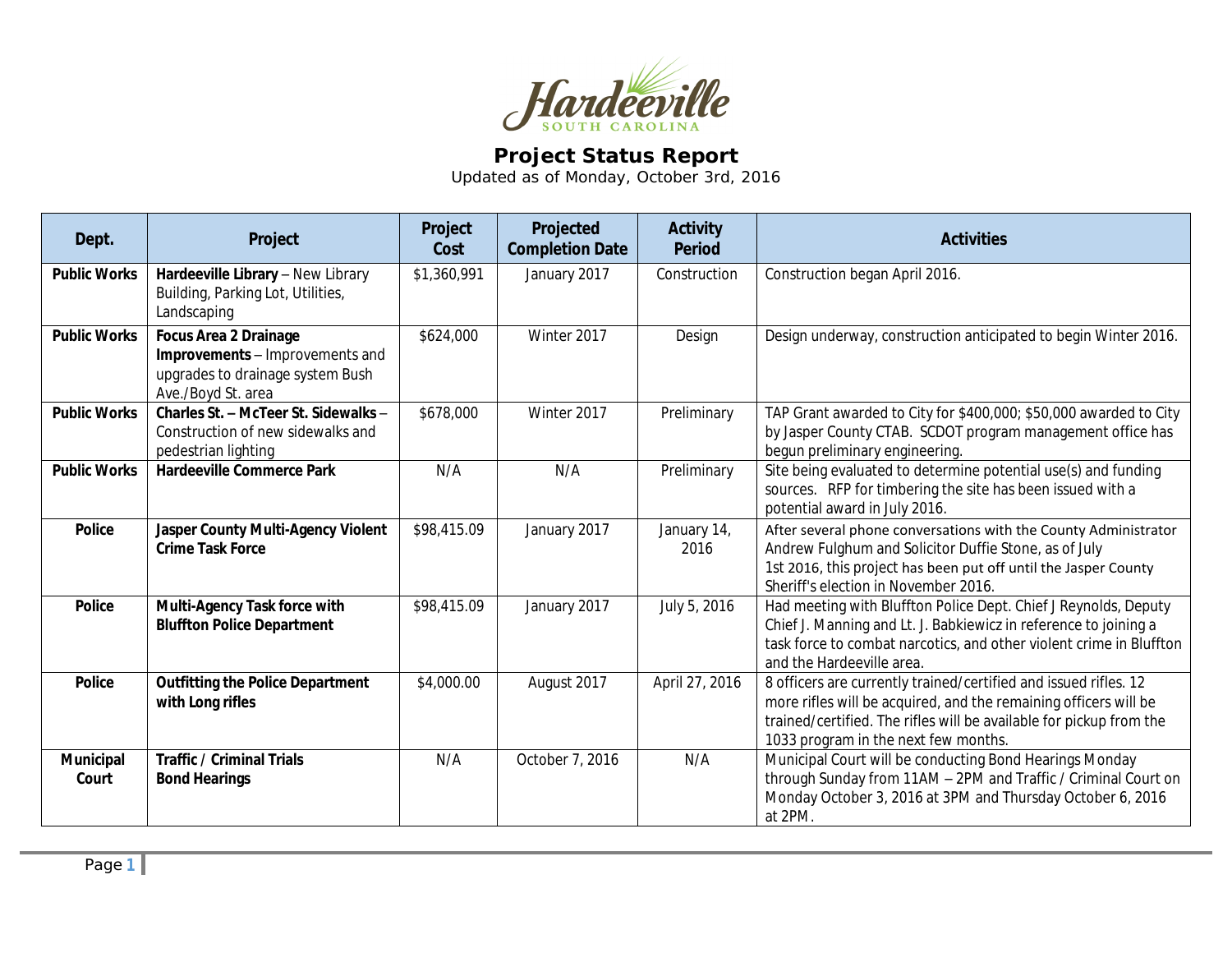

## **Project Status Report**

Updated as of Monday, October 3rd, 2016

| Dept.                              | Project                                                                                                    | Project<br>Cost                 | Projected<br><b>Completion Date</b> | <b>Activity</b><br><b>Period</b>                                                  | <b>Activities</b>                                                                                                                                                                                                              |
|------------------------------------|------------------------------------------------------------------------------------------------------------|---------------------------------|-------------------------------------|-----------------------------------------------------------------------------------|--------------------------------------------------------------------------------------------------------------------------------------------------------------------------------------------------------------------------------|
| Planning and<br>Development        | Ardmore New River Apartments -<br>248 units located on Argent Blvd. at<br>New River Parkway                | N/A                             | Undetermined                        | In review by<br>state                                                             | Development permit will be issued as soon as approvals come<br>back from state. Site work may begin. Then application for<br>building permits to be reviewed and issued.                                                       |
| <b>Planning and</b><br>Development | <b>Hilton Head Lakes Clubhouse and</b><br>new residential phase on north side                              | N/A                             | Undetermined                        | Development<br><b>Permit Review</b>                                               | SRC was held on 2/24/16 - waiting on resubmission. Building<br>plans on clubhouse expected next week. 65 new residential lots<br>and 4,400+ square-foot golf clubhouse plus amenities.                                         |
| Planning and<br>Development        | <b>Natural Gas Extension to Exit 5</b>                                                                     | Not known<br>at this time       | Undetermined                        | Coordinating<br>with SCE&G                                                        | Surveys to local business owners are completed. Staff meeting<br>with SCE&G on process and next steps in early March.                                                                                                          |
| <b>Planning and</b><br>Development | Boundary and Annexation Survey -<br>Preparation for 2020 Census                                            | N/A                             | 2017                                | Rec'd software<br>from US Census<br>Bureau - staff<br>beginning<br>implementation | Staff working on inputting all information into new software and<br>preparing all files for transmittal to Bureau, to ensure that all<br>annexations/citizens be included in new count.                                        |
| Planning and<br><b>Development</b> | <b>Royal Live Oaks Academy</b>                                                                             | N/A                             | 2017                                | Development<br>Permit Review                                                      | Waiting on resubmission in order to finalize site plan.                                                                                                                                                                        |
| <b>Fire</b>                        | <b>AFG Grant</b>                                                                                           | \$4729.50<br><b>Grant Match</b> | Winter 2016                         | Awarded                                                                           | Received grant award notification. Once funds become available,<br>the training classes will begin.                                                                                                                            |
| Fire                               | <b>Safer Act Grant</b>                                                                                     | Determining                     | Summer 2016                         | Application<br>submitted                                                          | Application submitted March 25, 2016, awaiting results.                                                                                                                                                                        |
| <b>Fire</b>                        | <b>Strategic Plan</b>                                                                                      | \$0                             | <b>Fall 2016</b>                    | Project<br>Organization                                                           | SWOC analysis completed.                                                                                                                                                                                                       |
| Parks and<br>Recreation            | Playground - Playground and public<br>restroom facility for the "Blue<br>House" site                       | \$200,000                       | <b>Fall 2017</b>                    | Preliminary-<br>Post-survey                                                       | We have worked with the Public Works and Planning<br>Departments to complete the survey of the lot. We are in the<br>initial steps of applying for grant funding to cover the costs of<br>design and engineering for the site. |
| Parks and<br>Recreation            | Synthetic Turf Field - Changing of<br>current "football" field to a multi-<br>purpose synthetic turf field | \$600,000                       | Spring 2017                         | <b>RFP</b>                                                                        | We have sent out an RFP for the project which closes at the end<br>of June.                                                                                                                                                    |